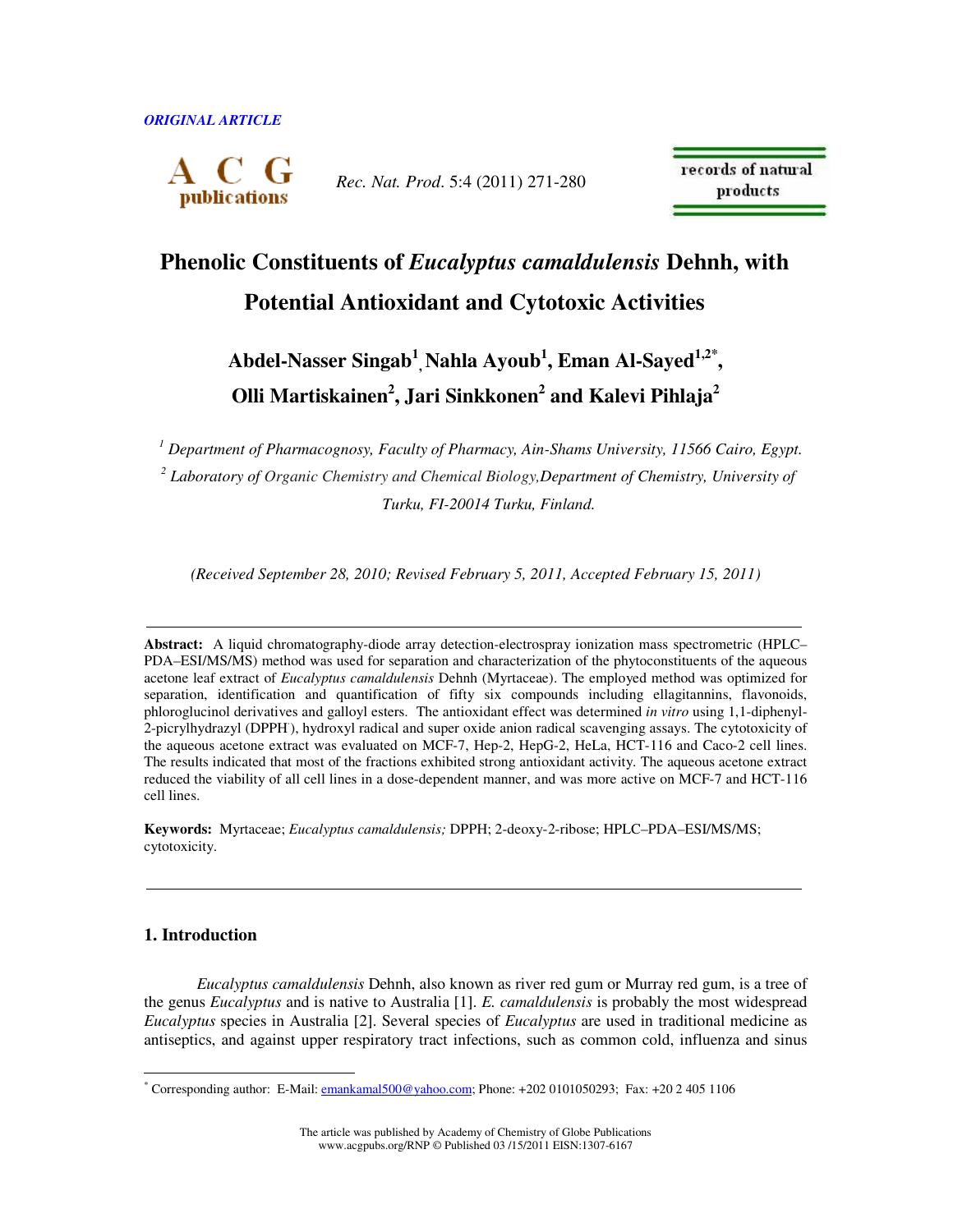congestion [3,4]. The essential oil obtained from these plants has a therapeutic application in treatment of pulmonary infections by inhalation [5,6]. Previous studies on the essential oil of the flowers of *E. camaldulensis* revealed the presence of 1,8-cineole, β-pinene and spathulenol as the most abundant constituents [7]. The essential oil of the leaves was found to contain *p*-cymene, γ-terpinene, α*-*pinene, 1,8-cineole, terpinen-4-ol, α-terpineol, carvacrol and thymol as the major components [8]. The major components of the essential oil of the fruits were aromadendrene,  $\alpha$ -pinene, drimenol, and cubenol [9]. A pentacyclic triterpenoid, named camaldulin along with ursolic acid lactone acetate and ursolic acid lactone were isolated from *E. camaldulensis*, all exhibited spasmolytic action [10]. Later the same authors isolated another triterpenoid acid named eucalyptanoic acid which also exhibited a spasmolytic action [11]. Some flavonoid glycosides were isolated from the leaves of *E. camaldulensis*  [12].

Numerous physiological processes in the body produce reactive oxygen species as byproducts. Overproduction of such free radicals can cause oxidative damage to biomolecules (e.g. lipids, proteins, DNA), eventually leading to many chronic diseases, such as atherosclerosis, cancer and other degenerative diseases [13]. Reactive oxygen species (ROS) such as superoxide anion  $(O_2)$  and hydroxyl radicals (OH) are known to act in all phases of the carcinogenesis process, namely initiation, promotion and progression. ROS exert a mutagenic effect by oxidizing DNA bases, and also cause DNA strand breaks, eventually increasing the risk of cancer development [14]. Dietary polyphenols act as antioxidants and preventing injury caused by free radicals [14]. Polyphenols exhibit strong antioxidant properties and scavenge free radicals [14]. Moreover, polyphenolic compounds have been shown to inhibit the carcinogenic process through cell cycle arrest, regulation of cell death machineries, and arresting proliferation of cancer cells [14].

Chemoprevention is a rapidly growing practical approach that focuses on cancer prevention by the administration of one or more synthetic or naturally occurring agents to suppress or reverse the process of carcinogenesis. It is becoming increasingly clear that chemopreventive compounds present in diet offer great potential in the fight against cancer by inhibiting the process of carcinogenesis through regulation of cell-defensive and cell death machineries [15]. Dietary chemopreventive substances are regarded as being generally safe, inexpensive and they have been found to contain various phytochemicals which are antioxidant in nature [15]. In Japan, leaf extracts of *E. globulus* are used as food additive for the prevention of many chronic diseases [16]. The goal of the work described herein was to develop a simple and rapid method for the identification and quantification of the phenolic compounds of *E. camaldulensis* Dehnh using HPLC–PDA–ESI/MS/MS and to evaluate the use of its extract as an antioxidant and natural chemopreventive agent. This work represents the first study that utilizes the HPLC–PDA–ESI/MS/MS technique for in-depth identification and quantification of the phenolic composition of *E. camaldulensis* Dehnh. The employed method can be used to qualitatively describe the phytochemical composition of different plant extracts and /or herbal preparations.

### **2. Materials and Methods**

### *2.1. Plant Material*

The leaves of *E. camaldulensis* Dehnh were collected in July 2007 from the zoo botanical garden, Giza, Egypt. The plant was botanically identified by the staff at the herbarium of the botanical garden of the zoo, Giza, Egypt. Voucher specimen was deposited at the herbarium of the faculty of pharmacy, Ain shams university, Cairo, Egypt (ASU-ECM2007).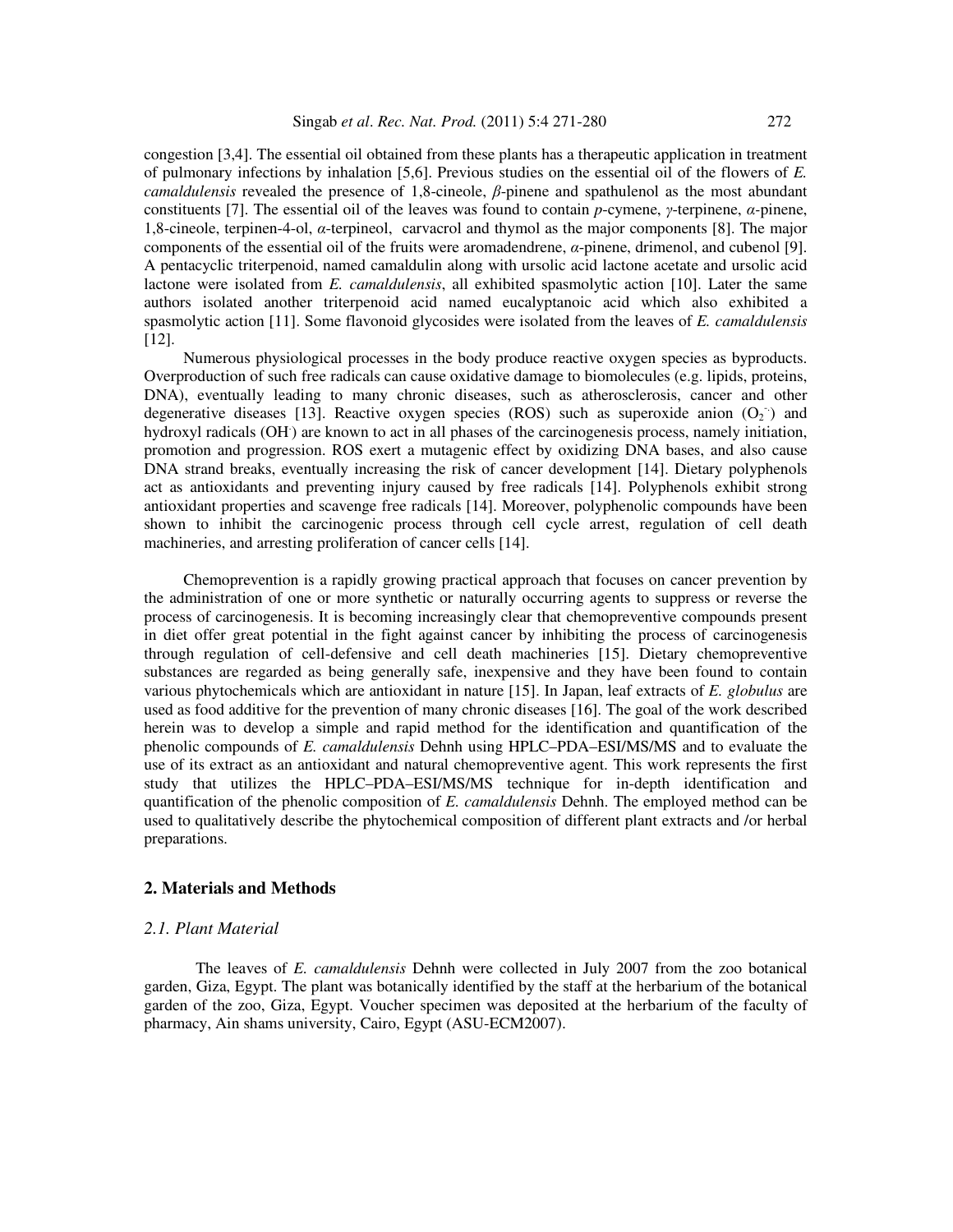### *2.2 Extraction and Isolation*

Air-dried powdered leaves of *E. camaldulensis* (50 g) were extracted three times with 70% aqueous acetone (each 0.5 L). The total extract was evaporated under *vacuum* to remove the organic solvent, the remaining aqueous solution was freeze-dried to obtain a dry powder (5 g) representing the total aqueous acetone extract. Fractionation of 3 g of this extract on a column packed with Sephadex LH-20 (3×30 cm), eluted with H<sub>2</sub>O followed by H<sub>2</sub>O-MeOH mixtures of decreasing polarities (2 L each), yielded 4 major fractions (I-IV). Fraction I was eluted with water, fraction II was eluted with 30% MeOH, 60%MeOH was used for elution of fraction III. The last fraction was eluted with MeOH.

### *2.3 Chemicals*

2,2-diphenyl-1-picrylhydrazyl (DPPH), L-ascorbic acid, quercetin, gallic acid and phenazine methosulfate (PMS) were obtained from Sigma-Aldrich GmbH, Germany; nitroblue tetrazolium (NBT) was obtained from BioChemika, Germany, nicotinamide adenine dinucleotide (NADH) was obtained from Merck, Sweden. RPMI-1640, penicillin, streptomycin, Sulphorhodamine-B, trypan blue, trypsin, acetic acid and trichloroacetic acid were obtained from Sigma Chemical Co., St. Louis, U.S.A. Fetal bovine serum (FBS) and doxorubicin were obtained from Sigma Chemical Co., St. Louis, U.S.A. Folin-Ciocalteu reagent was obtained from Sigma-Aldrich GmbH, Germany.

### *2.4 Sample Preparation for LC/PDA-ESI/MS/MS*

Part of each fraction was dissolved in 20%MeOH (20 mg/mL) and the solution was filtered through 0.45  $\mu$ m membranes.

### *2.5 Analysis of the Phenolic Composition by LC/PDA-ESI/MS/MS*

LC-HRESIMS was performed on a Bruker Daltonics micrOTOF-Q (API) Time-of-Flight mass spectrometer (Bremen, Germany), coupled to 1200 series HPLC system (Agilent Technologies, Waldbronn, Germany), equipped with a high performance autosampler, binary pump, and variable wavelength detector G 1314B, G 1314 C(SL). Chromatographic separation was performed on a Superspher 100 RP-18 (75  $\times$  4 mm i.d.; 4 µm) column (Merck, Darmstadt, Germany). The mobile phase consisted of acetonitrile (A) and 0.4 % formic acid (B). The elution profile was 0–3 min, 100% B (isocratic); 3–30 min, 0–30% A in B; 30–35 min, 30–70% A; 35–45, 70% A (isocratic) with constant flow rate 0.5 mL/min. The ionization technique was ion spray (pneumatically assisted electrospray). The mass spectrometer was operated in negative mode. Mass detection was performed in full scan mode in the range 50–2000  $m/z$ . The following settings were applied to the instrument: capillary voltage, 4000 V; end plate offset, -500 V. Heated dry gas  $(N_2)$  flow rate was 10 L/min; the dry gas temperature was  $200^{\circ}$ C. The gas flow to the nebulizer was set at a pressure of 1.6 bar. For collisioninduced dissociation (CID) MS/MS measurements, the voltage over the collision cell varied from 20 to 70 eV. Argon was used as collision gas. The mass spectrometer was operated in data-dependent mode to automatically select the 3 most abundant precursor ions. Data analysis software was used for data interpretation. Sodium formate was used for calibration at the end of the LC/MS run.

### *2.6 Hydroxyl Radical Scavenging Activity (Deoxyribose Assay)*

The assay was carried out as reported before [17]. The reaction mixture contained 2.8 mM 2 deoxy-2-ribose (dissolved in KH<sub>2</sub>PO<sub>4</sub>–K<sub>2</sub>HPO<sub>4</sub> buffer, pH 7.4, 20 mM), 100  $\mu$ M FeCl<sub>3</sub>, 104  $\mu$ M EDTA, 1.0 mM  $H_2O_2$  and 100 µM ascorbic acid. Different concentrations of the tested samples were added. After an incubation period of 1 h. at 37 °C, the extent of deoxyribose degradation was measured by the reaction of formed malonaldehyde with thiobarbituric acid (TBA). Equal volumes of 1%TBA and 2.8% TCA were added to the reaction mixture and heated at 100  $^{\circ}$ C for 20 min. After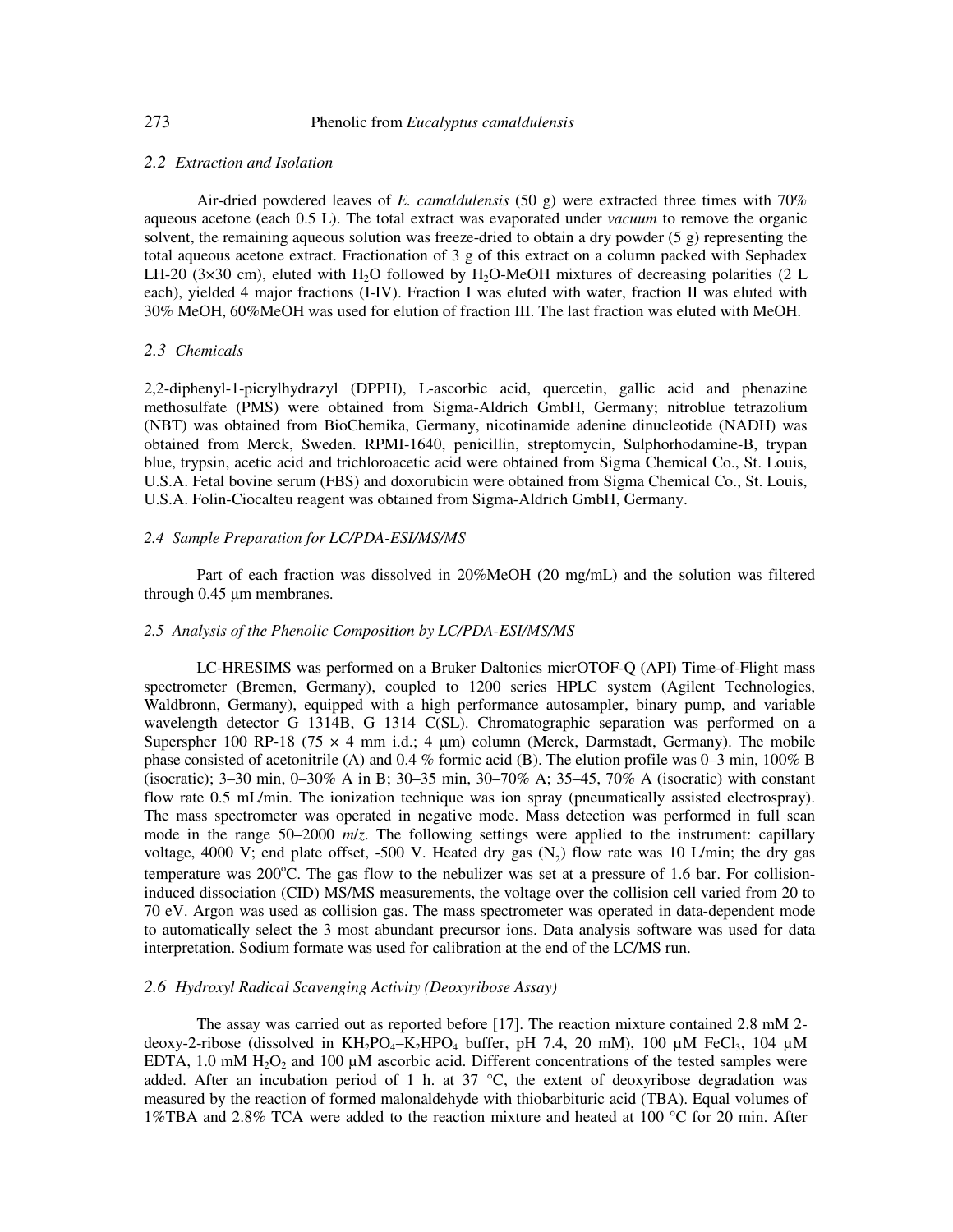cooling the reaction mixture the absorbance was measured at 532 nm against a blank. The inhibition percentage of the radical scavenging activity was calculated using the equation: Inhibition  $(\%)=100$  $-100$  (*A<sub>S</sub>/ A<sub>0</sub>*) where *A<sub>0</sub>* is the absorbance of the blank and *A<sub>S</sub>* is absorbance of the sample. All assays were conducted in triplicates. Quercetin was used as a positive control. The  $IC_{50}$  values were calculated using four parameter logistic curve (Hill equation) (GraphPad Prism 5.00) and data were statistically evaluated using Student's t-test (SigmaPlot 11.0).

## *2.7 DPPH· Radical Scavenging Assay*

The assay was done as reported before [18,19] with some modifications to be carried out in microtiter plate. Twenty µL of samples at different concentrations, standards (quercetin, and gallic acid) or solvent in case of blank was pipetted into each well of a 96-well plate, followed by 280 µL of 0.25 mM methanolic solution of DPPH. The mixture was incubated at room temperature in dark for 30 min, and the absorbance at 520 nm was measured with a Multiskan Ascent V1.24 microplate reader. All assays were conducted in triplicates. The inhibition percentage was calculated as in the deoxyribose assay. IC<sub>50</sub> values were calculated from three independent experiments. Quercetin and gallic acid were used as positive controls.

### *2.8. Superoxide Anion Radical Scavenging Activity*

Superoxide anion scavenging activity of all the tested samples was determined using the previous method [13] with some modifications. Superoxide radicals were generated in the PMS-NADH system and assayed by the reduction of NBT. Test solution (60 µL), 60 µL of 677 µM NADH solution, 60  $\mu$ L of 144  $\mu$ M NBT solution and 60  $\mu$ L of 60  $\mu$ M PMS solution in 0.1M phosphate buffer pH 7.4, were added to a microwell plate and incubated at room temperature for 5 min. The absorbance was read at 550 nm. IC<sub>50</sub> values were calculated as before. L-ascorbic acid was used as a positive control. The assay was conducted in triplicates and repeated at least three times.

### *2.9. Determination of Total Phenols*

Total phenolics were determined according to the previous method [20] with some modifications. Fifty µL of the methanolic solution of each sample was added to 100 µL of methanol and mixed with 100 µL of Folin-Ciocalteu reagent. The mixture was shaken and allowed to stand at room temperature for 3 min before the addition of 500  $\mu$ L of 20% Na<sub>2</sub>CO<sub>3</sub>. The solution was mixed thoroughly and the absorbance was measured at 730 nm after 2 h. Results were expressed as gallic acid equivalents per gram dry weight of each sample from a calibration curve of gallic acid  $(0-500 \mu g/mL)$ .

### *2.10. Determination of Total Favonoid Content*

Flavonoid content was determined according to a reported method [21]. Quercetin was used as a standard. An aliquot of either the methanolic solution of the samples or standard solution was mixed with an equal volume of  $AICI_3.6H_2O$  (0.2%). Absorbance was measured at 367 nm. Results were expressed as mg of quercetin equivalents per gram dry weight of each sample from a calibration curve of the standard (0-500 µg/mL).

### *2.11. Cell culture*

Different tumor cell lines, including MCF-7 (breast adenocarcinoma), Hep-2 (human epithelial laryngeal carcinoma), HepG-2 (hepatocellular carcinoma), HeLa (human cervix adenocarcinoma), HCT-116 (colorectal adenocarcinoma) and Caco-2 (colon adenocarcinoma) were purchased from American Type Cell Culture (ATCC). All cell lines were maintained in RPMI-1640 supplemented with 2 mM L-glutamine, non-essential amino acids, 10 % fetal bovine serum (FBS), 2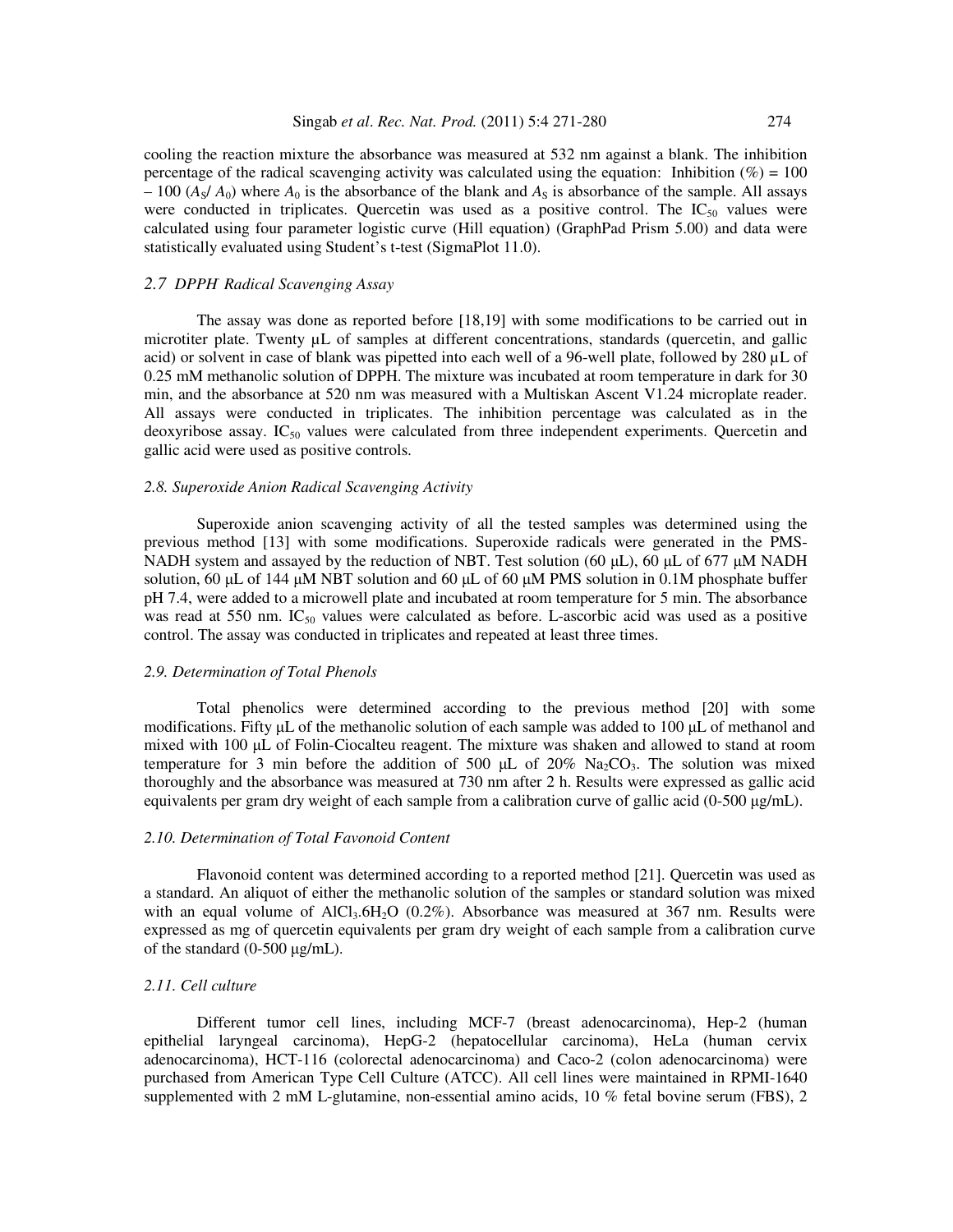mg/L streptomycin, and 100 IU/mL penicillin at 37  $^{\circ}$ C in a humidified atmosphere of 5% CO<sub>2</sub>. Cell viability was estimated by trypan blue exclusion test. *2.12. Cytotoxicity assay* 

Cytotoxicity was tested against cancer cell lines according to the procedure adopted by the National Cancer Institute (NCI, USA), that uses the protein-binding dye Sulphorhodamine-B (SRB) to assess cell growth [22]. The cell viability was compared to that of untreated controls. Briefly, a monolayer cell culture was trypsinized (0.025 % trypsin and 0.02% EDTA). Cells were harvested in 96-well microtiter plates (5000 cells/well). After a 24 h incubation to allow the cell to attach, different concentrations of the samples or the reference drug doxorubicin were added. The plates were then incubated at 37 °C for 2 days in a 5%  $CO_2$  atmosphere. This was followed by treatment with 50 µL cold 50 % trichloroacetic acid (TCA) at 4°C for 1 hr. After washing with distilled water, the plates were stained for 30 min at room temperature with 50  $\mu$ L 0.4 % SRB dissolved in 1 % acetic acid, and subsequently washed with 1% acetic acid to remove unbound stain, 10 mM tris base (pH: 10.5) was used to solubilize the dye. The plates were shaken vigorously, and the absorbance was measured using a Victor microplate reader (PerkinElmer Life Science) at 564 nm. The percentage of cell survival was calculated from the following formula: Surviving fraction  $(\%)$  = (Absorbance of treated cells)/ (Absorbance of control cells)  $\times$  100 (%). The assay was conducted in 6 replicates for each cell line. The IC<sub>50</sub> values were calculated from the dose-response curve (GraphPad Prism 5.00). Doxorubicin was used as a positive control.

### **3. Results and Discussion**

In this study, HPLC–PDA–ESI/MS/MS was utilized to separate and identify the different phenolic compounds of *E. camaldulensis* extract. The subsequent fragmentation of the predominant negative ions in the MS/MS mode was used to obtain more information about the molecular masses of the different compounds. Using this method, fifty six compounds were tentatively identified and quantified. The fractionation process was conducted by fractionating 3 g. of the 70% aqueous acetone extract over a column packed with Sephadex LH-20. The elution started with water, followed by  $H_2O$ -MeOH mixtures of decreasing polarities to obtain 4 major fractions (I-IV). Part of each fraction was subjected to high performance liquid chromatography, coupled to photodiode-array and electrospray ionization mass spectrometric analysis (HPLC–PDA–ESI/MS/MS) in order to obtain a tentative identification of its components. The results are listed in Tables 1-4.

The major components of the first fraction (eluted with water) were identified as HHDPglucopyranose, chlorogenic acid and phloroglucinol derivatives. The second fraction, which was eluted with 30% MeOH was found to contain different galloyl-HHDP-glucopyranose positional isomers and pedunculagin as major components. The fraction eluted with 60% MeOH was predominantly composed of digalloyl-HHDP-glucopyranose (tellimagrandin I)  $\alpha$  and  $\beta$  anomers. The last fraction, eluted with MeOH, was composed of a mixture of ellagitannin dimers. The HPLC–PDA– ESI/MS/MS profiling of the obtained fractions indicated that ellagitannins were the most predominant components of fractions II, III and IV.

Most of the obtained fractions exhibited considerable inhibitory activity in 1,1-diphenyl-2 picrylhydrazyl (DPPH), hydroxyl radical and super oxide anion radical scavenging assays (Table 5). The most active fractions in the DPPH assay were found to be fraction III (60% MeOH) and fraction IV (MeOH fraction), with  $IC_{50}$  values of 13.4  $\mu$ g/mL, which indicated that these fractions produced higher DPPH scavenging activity when compared with standard antioxidant compounds (quercetin and gallic acid). While in the deoxyribose assay, the 30% MeOH, MeOH fractions produced more hydroxyl radical scavenging  $(IC_{50}$ : 22.0 and 19.2  $\mu$ g/mL respectively. The 30% MeOH and 60% MeOH fractions exhibited the highest superoxide anion radical scavenging activity, with  $IC_{50}$  values of 43.9 and 50.9 µg/mL respectively. The water fraction exhibited the least antioxidant activity in the three assays. These results were consistent with those obtained from the determination of the total phenol content and flavonoid content assays. The cytotoxicity of the total extract was evaluated on MCF-7, Hep-2, HepG-2, HeLa, HCT-116 and Caco-2 cell lines. The results indicated that the aqueous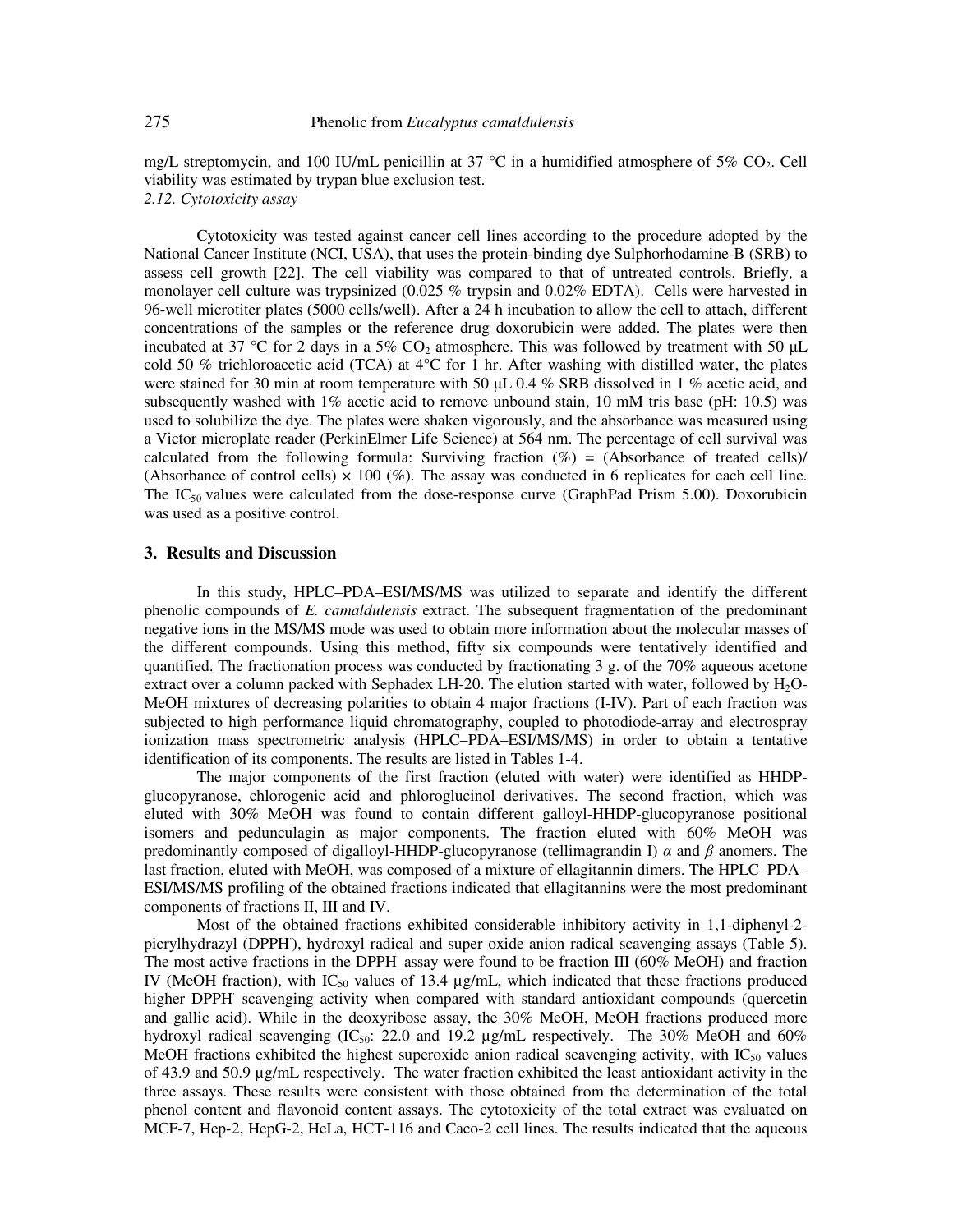acetone extract reduced viability of all cell lines in a dose-dependent manner. The cytotoxic effect of the total extract was greater on MCF-7 and HCT-116 cell lines, with  $IC_{50}$  values of 36.5, and 33.3 µg/mL respectively (Table 6).

Phytochemicals have been shown to be effective in preventing malignant transformation of cells in culture and experimentally induced tumorigenesis in various animal models. Mechanistically, chemoprevention with dietary phytochemicals could be achieved by stimulating inactivation of potential carcinogens, inhibition of abnormal cell proliferation, induction of apoptosis and delaying angiogenesis [23]. The present study was undertaken to investigate the potential of *Eucalyptus camaldulensis* Dehnh. extract as a chemopreventive agent by evaluating its effect on oxidation, viable cell number and by evaluating the sensitivity of different cancer cell lines to the extract. The results of the present study demonstrated that the aqueous acetone extract exhibited a dose-dependent growth inhibitory effect after a continuous exposure during a 48 h period. The cytotoxic effect was greater on MCF-7 and HCT-116 cell lines.

In conclusion, we have developed a method to separate, identify and estimate for the first time the amounts of different phenolic compounds of the aqueous acetone extract of *E. camaldulensis* Dehnh. Also we have shown that this extract and its associated antioxidants possess a strong potential to develop a chemopreventive agent against various human cancers, especially for breast and colon cancers which are considered to be among the most common cancers in the world. This finding is important from a nutritional point of view, because the extract may induce beneficial health effects due to its high antioxidant properties, and thus may be used as a dietary supplement for the prevention of cancer and other chronic diseases. Future studies to determine the mechanistic basis of the cytotoxic effects of *E. camaldulensis* extract, together with other studies on the bioavilability, toxicity and antitumor effects using animal models are now under investigation.

| N  | tR   | <b>DAD</b>               | $(M-H)^{-}$ | <b>Fragments</b>               | <b>Tentative structural</b> | $\mathcal{O}_{\mathcal{O}}$ |
|----|------|--------------------------|-------------|--------------------------------|-----------------------------|-----------------------------|
|    |      |                          |             |                                | assignment                  | Area                        |
|    | 2.8  | 196.4, 213.0, 256.7 (sh) | 481.06      | 300.99, 275.01, 257.01, 245.01 | HHDP-glucopyranose          | 8.07                        |
| 2  | 3.4  | 196.4, 213.0, 256.7 (sh) | 481.06      | 301.00, 275.02                 | HHDP-glucopyranose          | 6.28                        |
| 3  | 4.6  | 213.0, 271.0             | 331.06      | 169.01, 125.02                 | galloylglucopyranose        | 4.11                        |
| 4  | 6.2  | 213.8, 271.0             | 331.06      | 169.01, 125.02                 | galloylglucopyranose        | 2.10                        |
| 5  | 9.3  | 211.3, 268.9             | 343.06      | 191.05, 169.01, 125.02         | galloyl quinic acid         | 2.83                        |
| 6  | 10.4 | 211.0, 271.0             | 343.06      | 191.05, 169.01, 125.02         | galloyl quinic acid         | 3.59                        |
|    | 11.0 | 214.8, 273.0             | 325.05      | 169.01, 125.02                 | galloyl shikimic acid       | 2.44                        |
| 8  | 14.5 | 202.2, 254.9 sh, 273.3   | 539.09      | 237.83, 205.05                 | phloroglucinol derivative   | 3.41                        |
| 9  | 13.6 | 208.9, 295.5             | 389.11      | 305.07                         | unidentified                | 3.18                        |
| 10 | 15.4 | 211.3, 273.3, 302.0      | 495.08      | 191.05, 169.01, 125.02         | phloroglucinol derivative   | 12.15                       |
| 11 | 15.5 | 214.8, 250.0sh, 292.5sh, | 353.08      | 191.03                         | chlorogenic acid            | 14.20                       |
|    |      | 322.6                    |             |                                |                             |                             |
| 12 | 16.3 | 214.8, 271.0             | 483.08      | 169.01, 125.02                 | digalloylglucopyranose      | 4.25                        |
| 13 | 17.0 | 200.2, 275.7, 303.7 (sh) | 389.11      | 209.80                         | unidentified                | 2.28                        |
| 14 | 19.1 | 200.2, 275.7, 302.0 (sh) | 523.11      | 371.10, 337.09                 | unidentified                | 3.24                        |
| 15 | 21.3 | 202.2, 218.0, 25.41,     | 537.14      | 387.13, 375.09                 | cypellocarpin B             | 8.08                        |
|    |      | 291.0 sd, 324.7          |             |                                |                             |                             |
| 16 | 21.9 | 222.6, 273.3             | 421.11      | 313.05, 169.01, 125.02         | benzyl-galloylglucose       | 8.16                        |
| 17 | 23.4 | 253.1, 351.8             | 477.55      | 301.03, 271.02, 255.03, 151.00 | quercetin glucuronide       | 5.15                        |
| 18 | 25.0 | 262.5, 338.6             | 461.34      | 285.08, 257.14, 229.05         | kaempferol glucuronide      | 3.36                        |
| 19 | 26.9 | 264.5, 333.8             | 497.17      | 169.01, 125.02                 | unidentified                | 2.86                        |

 **Table 1.** LC-PDA-ESI/MS/MS Identification of the major constituents of *E. camaledulensis* fraction I (water fraction)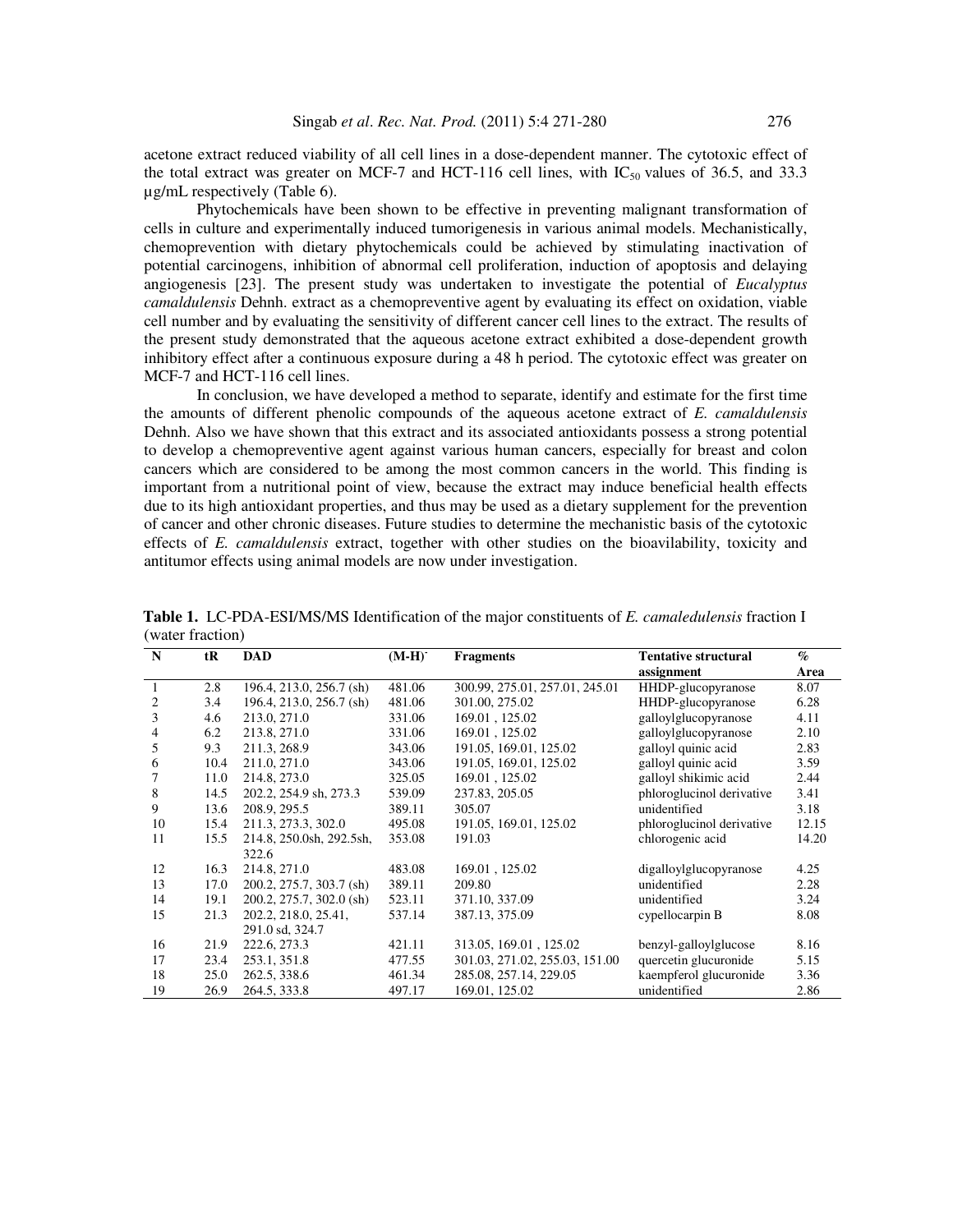| $\mathbf N$    | tR   | <b>DAD</b>          | $(M-H)^{-}$ | <b>Fragments</b>                            | <b>Tentative structural assignment</b> | $\mathcal{O}_0$<br>Area |
|----------------|------|---------------------|-------------|---------------------------------------------|----------------------------------------|-------------------------|
| $\overline{1}$ | 4.3  | 220.5, 262.5        | 633.07      | 301.00, 275.01, 249.03,                     | galloyl-HHDP-glucopyranose             | 3.33                    |
| 2              | 4.8  | 218.6, 262.5        | 633.07      | 169.01<br>301.00, 275.01, 249.04,<br>169.01 | galloyl-HHDP-glucopyranose             | 13.38                   |
| 3              | 5.5  | 218.6, 262.5        | 633.07      | 301.00, 275.01, 249.04,<br>169.01           | galloyl-HHDP-glucopyranose             | 9.88                    |
| $\overline{4}$ | 8.3  | 214.8, 273.0 (sh)   | 933.56      | 631.05, 301.00                              | vescalagin                             | 6.10                    |
| 5              | 8.7  | 218.6, 262.5        | 633.07      | 301.00, 275.01, 249.03,<br>169.01           | galloyl-HHDP-glucopyranose             | 15.09                   |
| 6              | 9.6  | $220.5, 273.0$ (sh) | 783.06      | 481.06, 301.0, 275.02                       | pedunculagin isomer                    | 9.40                    |
| 7              | 9.9  | 214.8, 273.0 (sh)   | 933.06      | 631.05, 301.00                              | castalagin                             | 1.10                    |
| 8              | 11.1 | 214.8, 271.0        | 483.08      | 313.06, 169.01                              | digalloylglucopyranose                 | 1.76                    |
| 9              | 11.7 | 205.6, 264.5        | 633.07      | 301.00, 275.01, 249.03,<br>169.01           | galloyl-HHDP-glucopyranose             | 6.58                    |
| 10             | 12.2 | 220.5, 273 (sh)     | 783.06      | 481.06, 301.0, 275.02                       | pedunculagin isomer                    | 8.63                    |
| 11             | 13.4 | 211.3, 263.0        | 951.07      | 907.08, 301.00, 169.01                      | valoneoyl-HHDP-glucopyranose           | 1.40                    |
| 12             | 13.9 | 214.8, 271.0        | 483.08      | 313.06, 169.01                              | digalloylglucopyranose                 | 2.28                    |
| 13             | 14.8 | 205.8, 264.8 (sh)   | 1067.63     | 935.05, 633.08, 301.00,<br>169.01, 125.02   | pterocarinin A                         | 0.56                    |
| 14             | 15.5 | 214.8, 264.5        | 633.07      | 301.00, 275.01, 249.03,<br>169.01           | galloyl-HHDP-glucopyranose             | 2.06                    |
| 15             | 16.4 | 205.6, 264.5        | 633.07      | 301.00, 275.01, 249.03,<br>169.01           | galloyl-HHDP-glucopyranose             | 1.70                    |
| 16             | 17.0 | 214.8, 263.0        | 951.07      | 907.08, 301.00, 169.01                      | valoneoyl-HHDP-glucopyranose           | 4.17                    |
| 17             | 18.3 | 211.3, 251.4, 363.7 | 469.00      | 425.01, 301.00, 169.01                      | valoneic acid dilactone                | 1.65                    |
| 18             | 18.6 | 213.0, 271.0        | 679.14      | 527.13, 473.83, 375.09                      | unidentified                           | 1.14                    |
| 19             | 21.7 | 210.0, 255.0, 273.3 | 689.21      | 537.19                                      | galloyl Cypellocarpin B                | 2.59                    |
| 20             | 22.7 | 200.2, 256.7, 346.3 | 433.04      | 301.01, 271.02, 255.03                      | quercetin pentoside                    | 2.64                    |
| 21             | 24.1 | 200.2, 253.1, 357.5 | 635.20      | 447.10, 300.99, 315.01                      | ellagic acid derivative                | 2.08                    |

**Table 2.** LC-PDA-ESI/MS/MS Identification of the major constituents of *E. camaledulensis* fraction II (30%MeOH)  $\overline{\phantom{a}}$ 

**Table 3.** LC-PDA-ESI/MS/MS Identification of the major constituents of *E. camaledulensis* fraction III (60%MeOH)

| N  | tR   | <b>DAD</b>        | $(M-H)$ | $(M-2H)^{2}$ | <b>Tentative structural assignment</b><br><b>Fragments</b> |                                       | $\%$  |
|----|------|-------------------|---------|--------------|------------------------------------------------------------|---------------------------------------|-------|
|    |      |                   |         |              |                                                            |                                       | Area  |
|    | 9.5  | $218.6, 273$ (sh) | 783.06  |              | 481.06, 301.00, 275.02                                     | pedunculagin isomer                   | 6.18  |
| 2  | 10.2 | 214.8, 262.5      | 1417.16 | 708.08       | 785.08, 765.05, 633.07,                                    | ellagitannin dimer                    | 6.75  |
|    |      |                   |         |              | 301.00, 169.02                                             |                                       |       |
| 3  | 12.2 | 214.6, 262.5      | 1417.16 | 708.08       | 785.08, 765.05, 633.07,                                    | ellagitannin dimer                    | 1.62  |
|    |      |                   |         |              | 301.00, 169.02                                             |                                       |       |
| 4  | 12.7 | 218.6, 273 (sh)   | 783.07  |              | 481.06, 301.00, 275.03                                     | pedunculagin isomer                   | 5.25  |
| 5. | 13.6 | 214.8, 262.4      | 1569.17 | 784.08       | 935.07, 785.08, 765.05,                                    | sanguiin H10-like ellagitannin dimer  | 9.79  |
|    |      |                   |         |              | 633.07, 301.00, 169.02                                     |                                       |       |
| 6  | 14.9 | 217.0, 268.8      | 785.08  |              | 301.00, 275.02, 169.01                                     | digalloyl-HHDP- glucopyranose         | 27.94 |
|    |      |                   |         |              |                                                            | (tellimagrandin I)                    |       |
| 7  | 15.6 | 214.8, 264.4      | 935.07  |              | 633.07, 301.00, 169.02                                     | galloyl-bis-HHDP-glucopyranose isomer | 1.02  |
| 8  | 16.4 | 216.6, 268.8      | 785.08  |              | 301.00, 275.02, 169.01                                     | digalloyl-HHDP- glucopyranose         | 31.97 |
|    |      |                   |         |              |                                                            | (tellimagrandin I)                    |       |
| 9  | 16.8 | 214.8, 260.5      | 953.08  |              | 635.09, 301.00, 169.01                                     | valone oyl-digalloyl-glucopyranose    | 1.45  |
| 10 | 17.0 | 214.8, 266.6      | 1720.16 | 859.08       | 935.06, 633.07, 301.00,                                    | ellagitannin dimer                    | 1.59  |
|    |      |                   |         |              | 169.02                                                     |                                       |       |
| 11 | 18.2 | 213.0, 254.9,     | 469.00  |              | 425.01, 301.00, 169.01                                     | valoneic acid dilactone               | 2.70  |
|    |      | 360.6             |         |              |                                                            |                                       |       |
| 12 | 19.4 | 211.3, 268.8      | 953.09  |              | 301.00, 169.01                                             | valoneoyl-digalloyl-glucopyranose     | 0.24  |
| 13 | 21.1 | 213.0, 273.3      | 787.09  |              | 465.07, 313.05, 169.01                                     | tetragalloylglucopyranose             | 1.79  |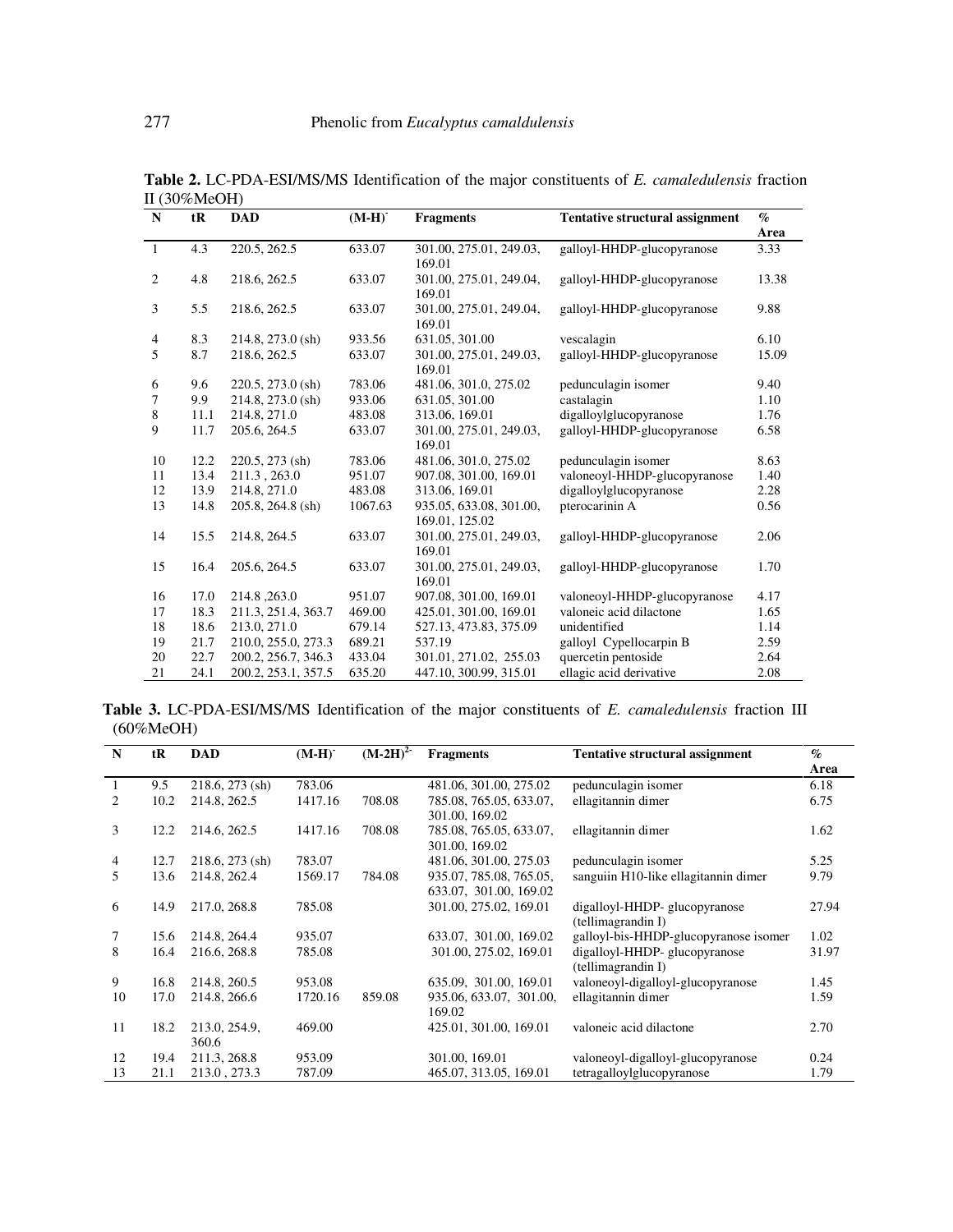| N                             | tR   | <b>DAD</b>   | $(M-H)$ | $(M-2H)2$ | <b>Fragments</b>                                  | <b>Tentative structural</b><br>assignment | $\mathcal{O}_0$<br>Area |
|-------------------------------|------|--------------|---------|-----------|---------------------------------------------------|-------------------------------------------|-------------------------|
|                               | 12.2 | 216.6, 268.8 | 1567.17 | 783.08    | 935.06, 633.07, 301.00, 169.02                    | sanguiin H10-like ellagitannin<br>dimer   | 0.47                    |
| $\mathfrak{D}_{\mathfrak{p}}$ | 14.9 | 218.6, 266.6 | 1569.17 | 784.08    | 935.09, 785.09, 633.07, 301.00,<br>169.02         | ellagitannin dimer                        | 15.22                   |
| 3                             | 16.6 | 218.6, 264.5 | 1569.17 | 784.08    | 935.08, 785.08, 765.05, 633.08,<br>301.00, 169.02 | ellagitannin dimer                        | 18.22                   |
| 4                             | 17.3 | 214.8, 262.5 | 1567.17 | 783.07    | 935.08, 633.07, 301.00, 169.02                    | sanguiin H10-like ellagitannin<br>dimer   | 17.63                   |
| 5                             | 18.5 | 218.8, 266.6 | 1569.18 | 784.10    | 935.09, 765.05, 633.07, 301.00,<br>169.02         | ellagitannin dimer                        | 39.80                   |
| 6                             | 19.5 | 216.6, 268.8 | 1569.18 | 784.10    | 935.08, 785.08, 765.05, 633.07,<br>301.00, 169.02 | ellagitannin dimer                        | 1.35                    |
|                               | 20.6 | 218.6, 271.0 | 937.10  | 468.05    | 785.09, 301.00, 169.01                            | trigalloyl-HHDP-<br>glucopyranose         | 2.69                    |
| 8                             | 21.9 | 218.6, 271.0 | 1721.18 | 860.08    | 935.06, 633.07, 301.00, 169.02                    | ellagitannin dimer                        | 4.50                    |

**Table 4.** LC-PDA-ESI/MS/MS Identification of the major constituents of *E. camaledulensis* fraction IV (MeOH)

**Table 5.** Antioxidant activity of *E. camaledulensis* fractions using DPPH, deoxyribose and super oxide anion radical scavenging assays.

|                    | DPPH <sup>.</sup> | <b>Deoxyribose</b> | Super oxide<br>anion | <b>Phenol content</b><br>$(mg GAE g-1)$ | <b>Flavonoid content</b><br>$(mg$ QE g-1) |
|--------------------|-------------------|--------------------|----------------------|-----------------------------------------|-------------------------------------------|
| Total extract      | $14.0 \pm 0.2$    | ND                 | $106.6 \pm 0.8$      | $364.1 \pm 8.2$                         | $80.5 \pm 0.9$                            |
| Column fractions:  |                   |                    |                      |                                         |                                           |
| Water Fr I         | $47.8 \pm 0.7$    | $97.0 + 1.3$       | $491.2 + 11.4$       | $110.1 + 18.1$                          | $53.0 \pm 0.6$                            |
| 30% MeOH Fr II     | $14.0 \pm 0.6$    | $22.0 \pm 1.1$     | $43.9 + 0.9$         | $653.5 + 21.5$                          | $129.5 \pm 1.1$                           |
| $60\%$ MeOH Fr III | $13.4 \pm 0.3$    | $37.4 \pm 1.1$     | $50.9 \pm 4.2$       | $729.1 \pm 8.9$                         | $91.9 \pm 0.8$                            |
| MeOH Fr IV         | $13.4 \pm 0.1$    | $19.2 + 1.1$       | $58.5 \pm 1.9$       | $701.1 \pm 16.7$                        | $64.8 \pm 0.3$                            |
| <b>Ouercetin</b>   | $19.7 \pm 1.0$    | $3.9 \pm 1.2$      |                      |                                         |                                           |
| Gallic acid        | $17.9 \pm 0.9$    |                    |                      |                                         |                                           |
| L-Ascorbic acid    |                   |                    | $56.7 \pm 3.9$       |                                         |                                           |

Means of three IC  $_{50}$  replicates  $\pm$  S.E (µg/mL); mg GAE g-1: milligram gallic acid equivalent per gram of the dry sample; mg QE g−1: milligram quercetin equivalent per gram dry sample; ND: not determined

**Table 6.** Cytotoxicity of *E. camaledulensis* aqueous acetone extract on MCF-7, Hep-2, HepG-2, HeLa, HCT-116 and Caco-2 cell lines.

|                                                 | IC $_{50}$ (µg/mL) |      |      |      |      |          |  |
|-------------------------------------------------|--------------------|------|------|------|------|----------|--|
| MCF-7<br>HCT-116<br>$Hep-2$<br>HeLa<br>$HepG-2$ |                    |      |      |      |      | $Caco-2$ |  |
| Total extract                                   | 36.5               | 57.7 | 38.7 | 49.0 | 33.3 | 38.3     |  |
| Doxorubicin                                     | 4.8                | 3.6  |      | 4.8  | 45   | 3.4      |  |

The cell viability of different cell lines was determined with respect to the control by SRB assay, after 48 h treatment with *E. camaledulensis* aqueous acetone extract and doxorubicin. The concentration range was 0 to 200 µg/mL for the aqueous acetone extract and 0-50 µg/mL for doxorubicin. Values represent the mean of six measurements ± SE.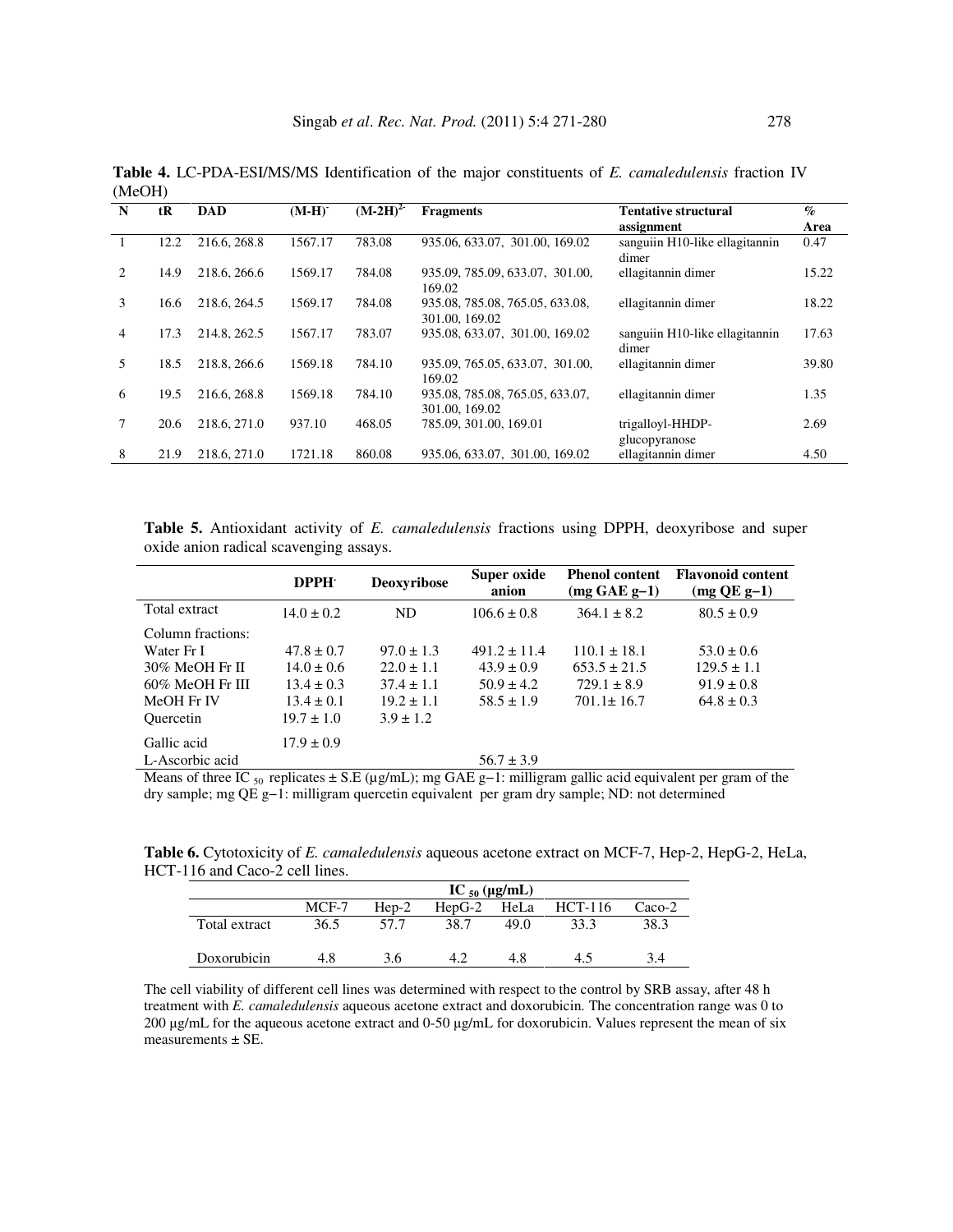### **Acknowledgments**

Professor Juha-Pekka Salminen, department of chemistry, university of Turku, is greatly acknowledged for the use of LC-MS facility in his laboratory. E. Al-Sayed is grateful to the Egyptian government for his scholarship at Finland.

### **References**

- [1] U. Quattrocchi (2000). CRC World Dictionary of Plant Names, Vol M-Q. CRC Press, London, New York, Washington DC, pp.957.
- [2] W.E. Hillis (1966). Variation in polyphenol composition within species of *Eucalyptus* L'Herit, *Phytochemistry* **5**, 541-556.
- [3] J. Silva, W. Abebe, S.M. Sousa, V.G. Duarte, M.L. Machado and F.A. Matos (2003). Analgesic and antiinflammatory effects of essential oils of *Eucalyptus, J. Ethnopharmacol.* **89**, 277–283.
- [4] L.R. Williams, J.K. Stockley, W. Yan and V.N. Home (1998). Essential oils with high antimicrobial activity for therapeutic use, *Int. J. Aromather*. **8,** 30–40.
- [5] D. Low, B.D. Rawal and W.J Griffin (1974). Antibacterial action of the essential oils of some Australian Myrtaceae with special references to the activity of chromatographic fractions of oil of *Eucalyptus citriodora, Planta Med.* **26**, 184–189.
- [6] T. Hasegawa, F. Takano, T. Takata, M. Niiyama and T. Ohta (2008). Bioactive monoterpene glycosides conjugated with gallic acid from the leaves of *Eucalyptus globules, Phytochemistry* **69**, 747–753.
- [7] A. Giamakis, O. Kretsi, O. Chinou and C.G. Spyropoulos (2001). *Eucalyptus camaldulensis*: volatiles from immature flowers and high production of 1,8-cineole and β-pinene by in vitro cultures, *Phytochemistry* **58***,* 351–355.
- [8] P. Siramon and Y. Ohtani (2007). Antioxidative and antiradical activities of *Eucalyptus camaldulensis* leaf oils from Thailand, *J. Wood Sci.* **53**, 498–504.
- [9] A.H. El-Ghorab, K.F. El-Massry and H.M. Fadel (2002). The Egyptian *Eucalyptus camaldulensis* var. *brevirostris*: chemical compositions of the fruit volatile oil and antioxidant activity, *Flavour Fragrance J.*  **17**, 306–312.
- [10] S. Begum, I. Farhat Sultana, B.S. Siddiqui, F. Shaheen and A.H. Gillani (2000). Triterpenoidal constituents from *Eucalyptus camaldulensis* var. obtusa leaves, *J. Nat. Prod.* **63**, 1265-1268.
- [11] S. Begum, I. Farhat Sultana, B.S. Siddiqui, F. Shaheen and A.H. Gillani (2002). Spasmolytic constituents from *Eucalyptus camaldulensis* var. *obtusa* leaves, *J. Nat. Prod.* **65**, 1939-1941.
- [12] M.F. Abd-Alla, S.I. El-Negoumy, M.H. El-Lakany and N.A.M. Saleh (1980). Flavonoid glycosides and the chemosystematics of *Eucalyptus camaldulensis*, *Phytochemistry* **19***,* 2629-2632.
- [13] P.K. Jain and R.K. Agrawal (2008). Antioxidant and free radical scavenging properties of developed monoand polyherbal formulations, *Asian J. Exp. Sci..* **22***,* 213-220.
- [14] N. Khan, F. Afaq and H. Mukhtar (2008). Cancer chemoprevention through dietary antioxidants: progress and promise, *Antiox. Red.Sig.* 10, 475-510.
- [15] D.N. Syed, F. Afaq and H. Mukhtar (2007). Pomegranate derived products for cancer chemoprevention. *Semin, Cancer Biol.* **17**, 377–385.
- [16] Y. Amakura, Y. Umino, S. Tsuji, H. Ito, T. Hatano, T. Yoshida and Y. Tonogai (2002). Constituents and their antioxidative effects in Eucalyptus leaf extract used as a natural food additive, *Food Chem.* **77***,* 47– 56.
- [17] B. Halliwell and J.M.C. Gutteridge (1981). Formation of a thiobarbituric-acid reactive substance from deoxyribose assay in the presence of iron salts – the role of superoxide and hydroxyl radicals, *FEBS Letters.* **128***,* 347–52.
- [18] I. Gülcin (2009). Antioxidant activity of l-adrenaline: A structure–activity insight, *Chem.-Biol. Interact.* **179**, 71–80
- [19] O. Talaz, I. Gülçin, S. Göksu and N. Saracoglu (2009). Antioxidant activity of 5,10-dihydroindeno[1,2-b] indoles containing substituents on dihydroindeno part, *Bioorg. Med. Chem.* **17**, 6583–6589
- [20] Y.S Velioglu., G. Mazza, L. Gao and B.D. Oomah (1998). Antioxidant activity and total phenolics in selected fruits, vegetables, and grain products, *J. Agric. Food Chem.* **46**, 4113–4117.
- [21] V. Dewanto, X. Wu, K.K Adom, and R.H. Liu (2002). Thermal processing enhances the nutritional value of tomatoes by increasing total antioxidant activity, *J. Agric. Food Chem.* **50**, 3010–3014.